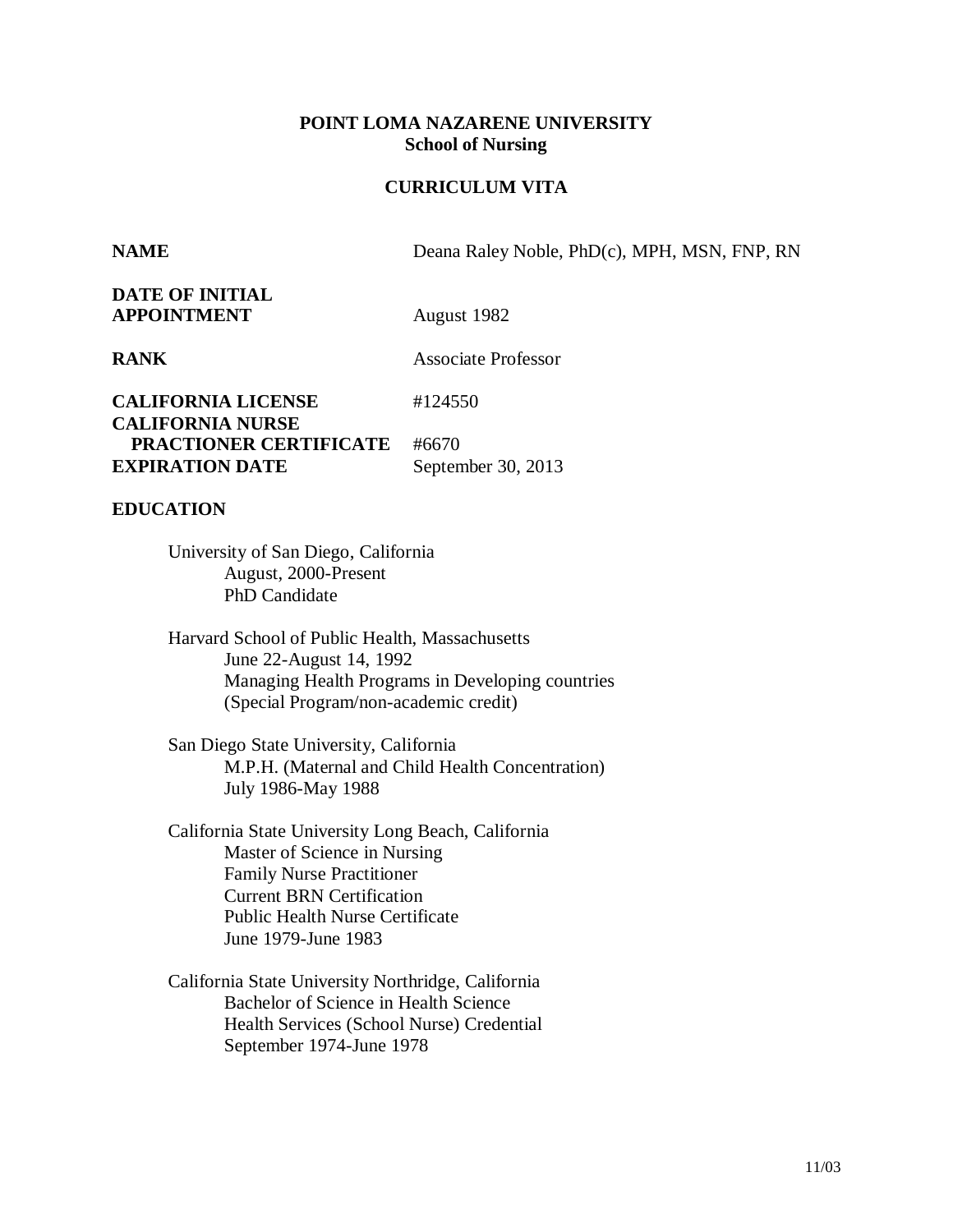California State University Los Angeles, California January 1961-June 1961

Los Angeles City College February 1957-December 1957

Bishop Johnson College of Nursing, Good Samaritan Hospital, Los Angeles, California Diploma in Nursing Current RN License

## **PROFESSIONAL EXPERIENCES**

*Teaching:* Point Loma Nazarene University Department of Nursing Associate Professor, 2003 - present Assistant Professor, 1997 – 2003 Taught Community Health Nursing, Theory Supervised Clinical Practice

> Active participant in the development of PLNU Health Promotion Center, MidCity, San Diego. Participating in the exploration and development of the Health and Faith Partnership in San Diego.

Participated in and supervised students in missions outreach and in providing health assessments to pre-school children in selected areas in Armenia - Summer, 2000

Lecturer, 1995 – 1997 Supervised Clinical Practice Developed New Clinical Practice Site

Assistant Professor, 1994 – 1995 Taught Community Health Nursing, Theory Supervised Clinical Practice

Assistant Professor, 1982– 1987 Taught Community Health Nursing, Theory Supervised Clinical Practice

> Team-taught Physical Assessment, Women's Health Issues, Family Centered Primary Health Care, and Trans-cultural Nursing. Coordinated, supervised and evaluated senior level program development.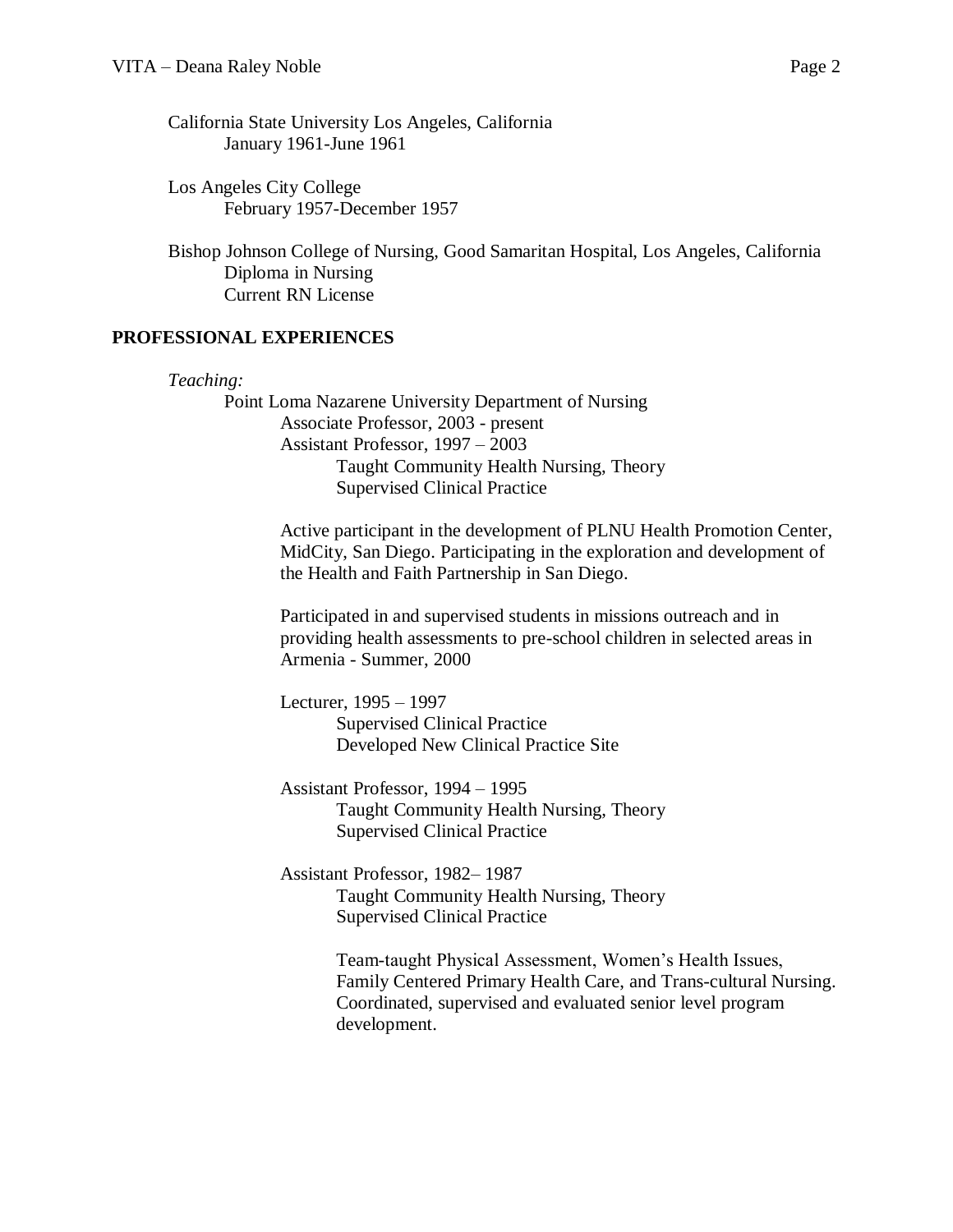Initiated, developed, organized and conducted three international courses and one national work/study course to: 1) a Homeland in South Africa, 2) former refugee camps in Portugal; 3) the Amazon Jungle in Peru and 4) the Appalachian Mountains (Frontier Nursing Service) in Kentucky.

National University Department of Nursing Associate Faculty, 1995-1999 Taught Community Health Nursing, Theory Supervised Clinical Practice Taught Issues in Professional Nursing

#### *Clinical:*

North County Health Services, San Marcos, California Family Nurse Practitioner, 1981-1983 (Part-time) Administered primary care delivery to adults and children including geriatric, adult, prenatal, postnatal, and child histories and physical exams, diagnosis, treatment, health education, counseling, referral, consultation and follow up care. Researched and wrote protocols for the diagnosis and treatment of specific disease entities. Participated in environmental health research.

Planned Parenthood, San Diego, California

Family Nurse Practitioner, 1982-1983 (Part-time) Administered family planning counseling, health education, history and physical examination, diagnosis, treatment, referral and consultation.

Prior to 1981

Employed as a Public Health Nurse, School Nurse, Head Nurse, Charge Nurse, Team Leader, and Staff Nurse.

### **UNIVERSITY SERVICE**

Department Committees: (Present) Nursing Faculty Academic and Student Affairs Committee Senior Team MSN Nursing Faculty Committee Mid City Health Fair Committee

University Committees:

Graduate Studies Committee Emergency Response-Medical Team Committee Enrollment Committee Student Services Committee Instructional Resource Committee IRB Committee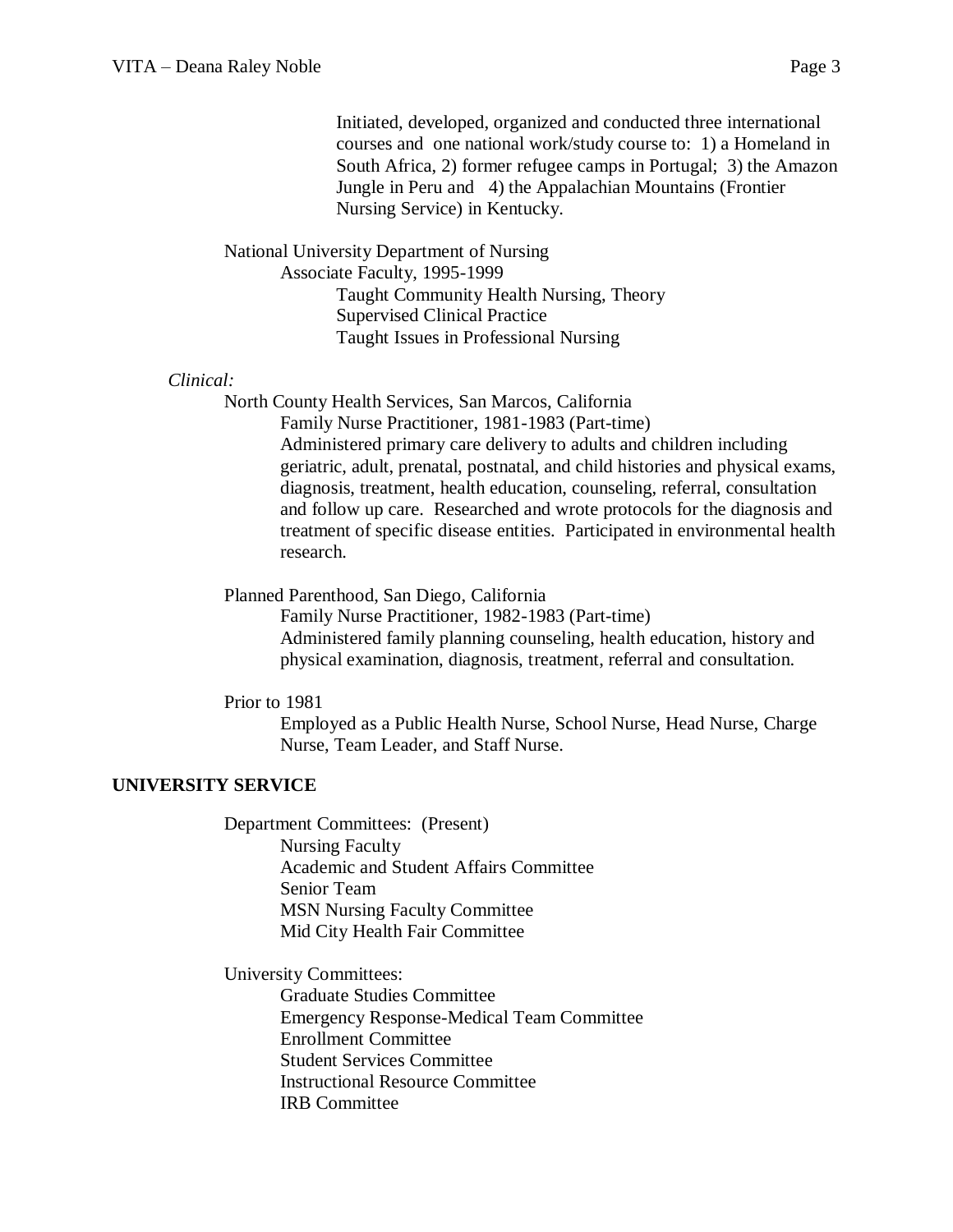## **PROFESSIONAL AND COMMUNITY SERVICE**

*Professional Service:*

Coordinate and participate in annual San Diego Winter Homeless Shelter Health Screening Planned and coordinated "The Nitty Gritty of Clinical Nursing" Conference San Diego Winter Shelter Committee and Volunteer 2005-2007 Health and Faith Alliance Partnership of San Diego HRSA Grant Proposal: Integrated Terrorism and Disaster Preparedness Curriculum for the Health Professions Peninsula Communities Collaborative Committee Public Health Nurse/University Faculty Committee San Diego Rescue Mission Program Committee STTI/Zeta Mu Chapter Counselor Sigma Theta Tau-Member at Large Assisted the development and implementation of a Women's Health Clinic on campus. Sponsored and assisted the establishment of the Nursing Alumni Organization for the Department of Nursing. Co-authored and obtained March of Dimes Grant (1993) "SANAS MAMAS/SANAS BEBES", an interactive, culturally sensitive nutrition program for low-income Latina women. Coordinator of Health Education for migrant women and children under the auspices of North County Chaplaincy. Developed and facilitated a maternal and child health program for immigrant Latino women and children emphasizing health education, advocacy, empowerment, and community resource referral. (1988-1994) Organized and implemented migrant camp health clinics. Participated in a feasibility study regarding establishment of a Comprehensive Health Care Clinic for low income Latinos. Organized and supervised health screening clinics in Mexico and the United States.

# **COMMUNITY SERVICE**

Homeless Winter Shelter Nurse American Cancer Society-"Relay for Life" Committee Active member of Solana Beach Presbyterian Church Solana Beach Presbyterian Church & Sunday School Toddler/Nursery Care Hispanic Committee Member YMCA, Encinitas Human Services Council Member, Chula Vista Informal community service projects.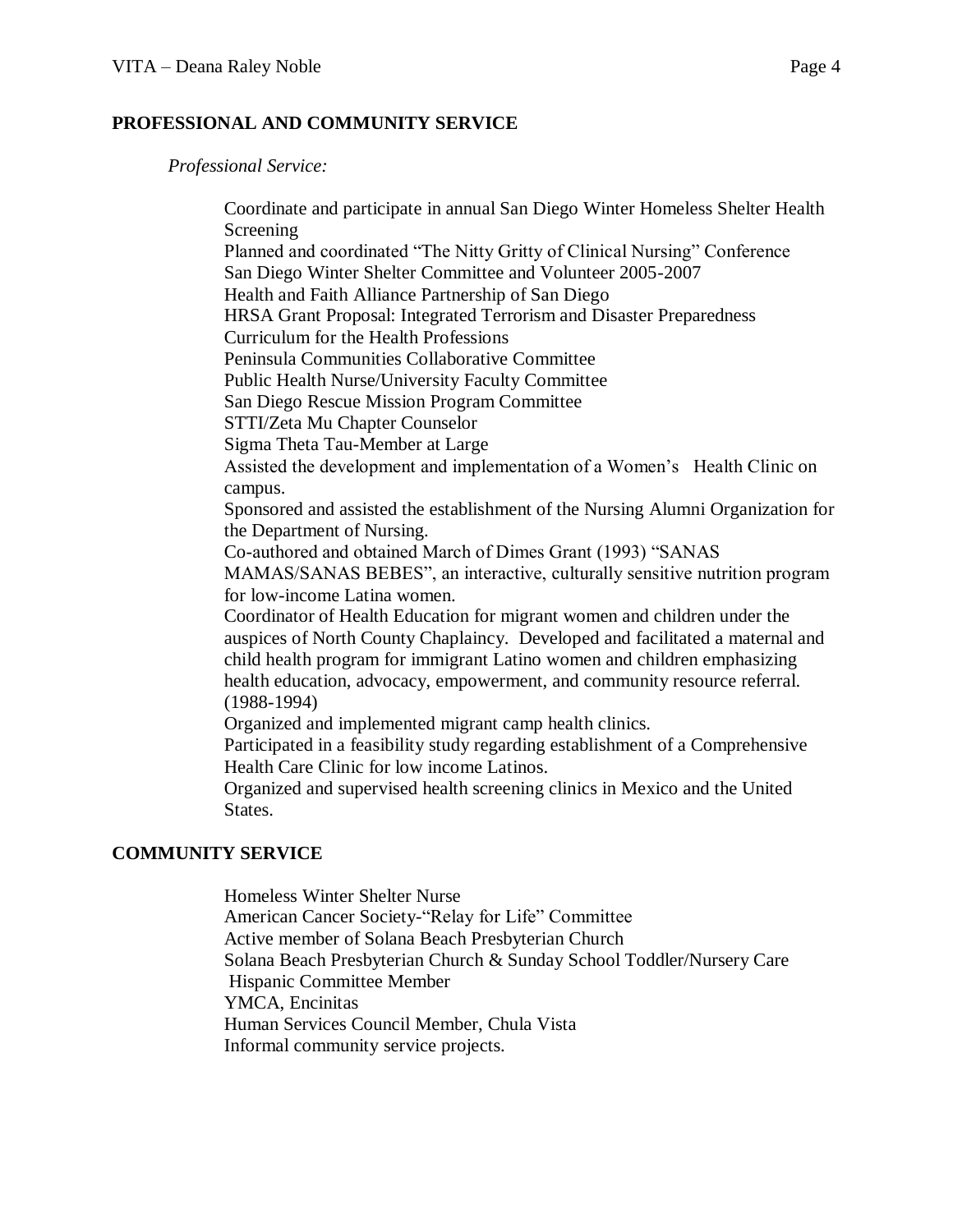#### **PROFESSIONAL DEVELOPMENT**

American Public Health Association Membership International Health Section Sigma Theta Tau membership Southern California Public Health Association

#### *Continuing Education:*

Annual DPHN Conference 9/2011 2011 NCSBN NCLEX Conference 9/2011 Test Construction Workshop 4/11 Working with Children and Families Impacted by Violence 3/11 Sigma Theta Tau International Odyssey 2010 Conference 10/10 California School Nurses Organization, San Diego/Imperial Section 8/10 Advance Practice Nursing Workforce Changes & Trends 4/10 Sigma Theta Tau International Odyssey 2009 Conference 10/09 HHSA: Ages and Stages Questionnaire and social Emotional Questionnaire **Training** 6/09 Advanced Practice Nursing Celebration 5/09 STTI: 21<sup>st</sup> Century Nursing: Impact of Informatics on Patient Care Delivery and **Outcomes** 9/2008 Distinctives of Christian Nursing 8/2008 Nitty Gritty of Clinical Nursing Conference *8/2007* STTI: Poster Presentation-Fifteen months later: Status of New Orleans Residents 10/2007 Meeting of the Minds Conference 10/2006 Meeting of the Minds Conference 10/2005 HIV and Substance Abuse on the Border: A Focus on Women 4/2005 APHA Annual Meeting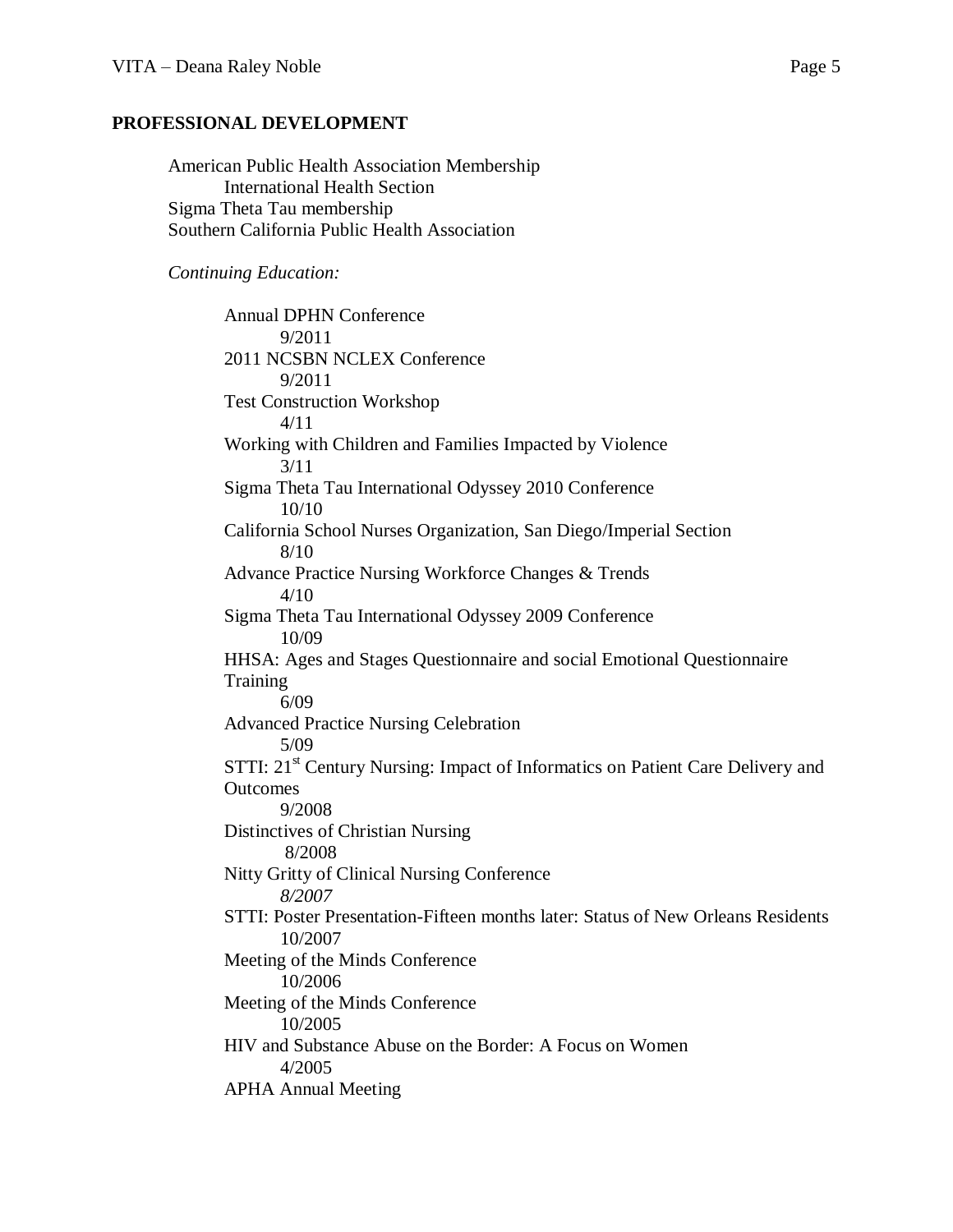11/2004 STTI Odyssey Conference 10/2004 Critical Thinking and Test Construction Workshop 10/1-03 American Public Health Association Annual Meeting 11/10-13/02 Meeting of the Minds Conference 10/17/02 Gerontology Specialization 3/16/01 Managing Depression: Complicated Patients, Therapeutic Advances 12/3/00 TB Skin Test Training Certificate Fall 2000 Post Traumatic Stress Syndrome

Women's Health Research Conference Sixth Annual Epidemiology and Prevention of Infectious Diseases Conference 2/99-2/99 Transcultural Conference

# **RESEARCH AND SCHOLARLY ACTIVITIES**

Advancement to PhD Candidacy

Dissertation topic: Understanding Hope in the Lives of Persons Who Survive Homelessness

USD Doctoral Courses:

Doctoral Dissertation in process Applied Quantitative Analysis Knowledge Dissemination Perspectives on Global Health Dissertation Seminar Advanced Quantitative Designs in Research Environmental Health Perspectives Perspectives on Program Evaluation Theoretical Development in Nursing Social, Historical, and Philosophical Bases of Nursing Advanced Qualitative Research Methods Writing for Publication Qualifying Exam Seminar Logics of Inquiry Quantitative Designs in Research